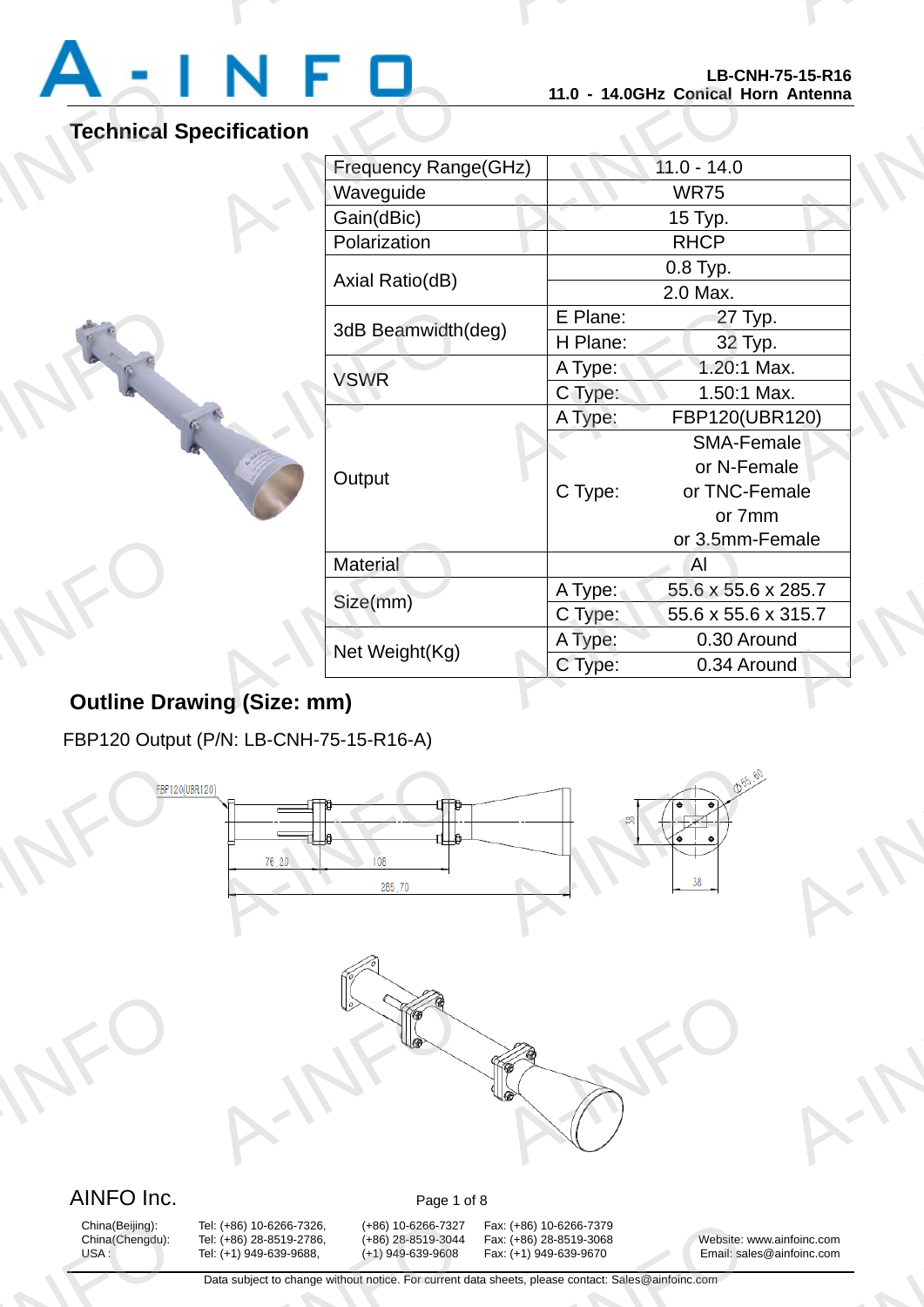

A-INFO

A-INFORMATION CONTINUES.

# SMA-Female Output (P/N: LB-CNH-75-15-R16-C-SF)

For N-Female, TNC- Female, 7mm or 3.5mm-Female output outline drawing, please contact A-INFO.

A-INFORMATION CONTINUES.



SMA-Female Output with Round Mounting Bracket (Option, P/N: LB-DG-75-20-MB) For N-Female, TNC- Female, 7mm or 3.5mm-Female output outline drawing, please contact A-INFO.



China(Beijing):<br>China(Chengdu):<br>USA :

A: (+86) 10-6266-7326, (+86) 10-6266-7327<br>A: (+86) 28-8519-2786, (+86) 28-8519-3044<br>A: (+1) 949-639-9688, (+1) 949-639-9608<br>Data subject to change without notice. For current d

China(Beijing): Tel: (+86) 10-6266-7326, (+86) 10-6266-7327 Fax: (+86) 10-6266-7379

China(Chengdu): Tel: (+86) 28-8519-2786, (+86) 28-8519-3044 Fax: (+86) 28-8519-3068 Website: www.ainfoinc.com USA : Tel: (+1) 949-639-9688, (+1) 949-639-9608 Fax: (+1) 949-639-9670 Email: sales@ainfoinc.com infoinc.com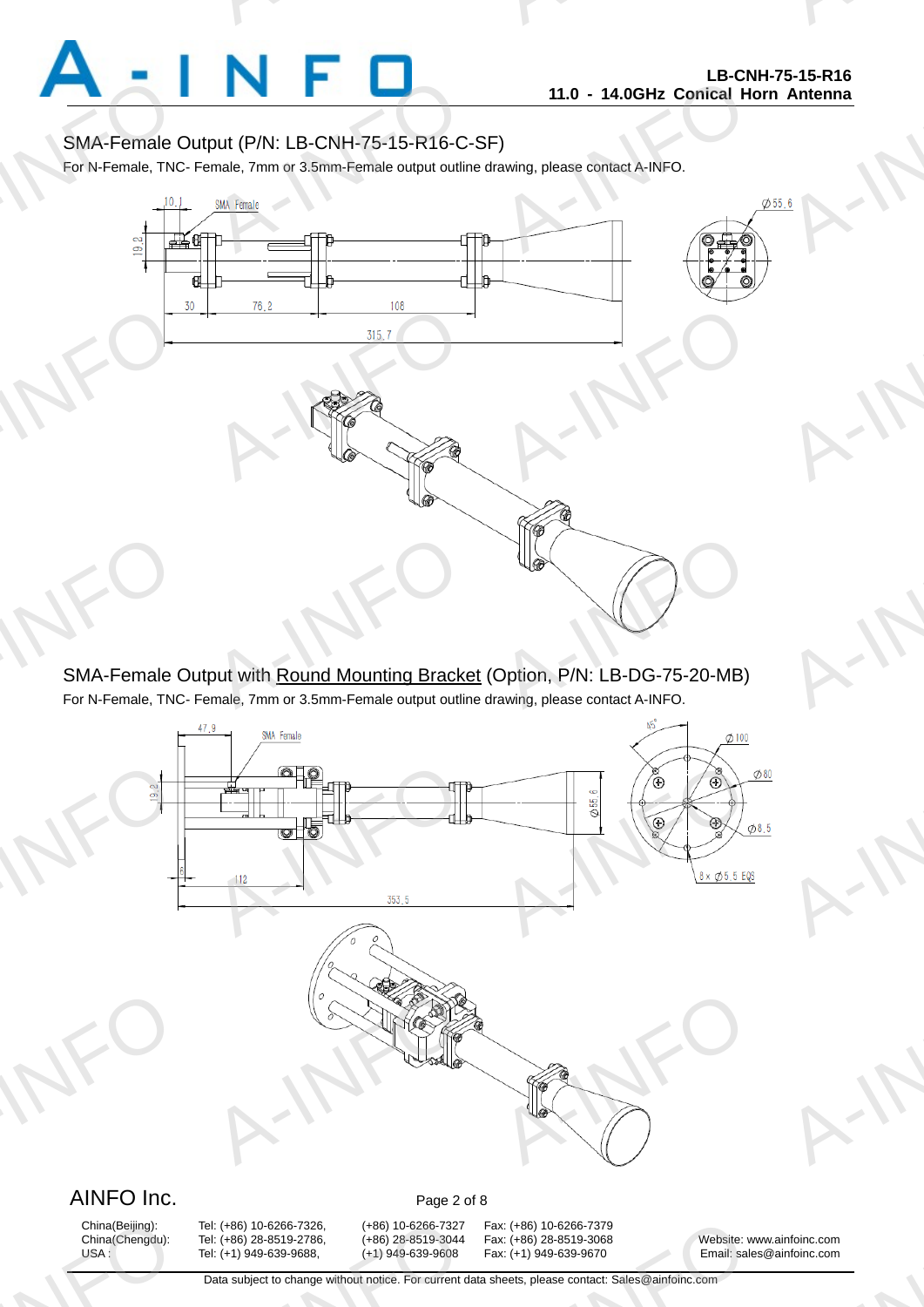

A-INFO

A-INFO

A-INFO

## SMA-Female Output with L Type Mounting Bracket (Option, P/N: LB-DG-75-20-MBL)

For N-Female, TNC- Female, 7mm or 3.5mm-Female output outline drawing, please contact A-INFO.

A-INFORMATION CONTINUES.





A-INFORMATION CONTINUES.



A-IFO

A-IFO



A-IFO

A-IFO

# AINFO Inc. Page 3 of 8

A-INFO

A-INFO

China(Beijing):<br>China(Chengdu):<br>USA :

A: (+86) 10-6266-7326, (+86) 10-6266-7327<br>A: (+86) 28-8519-2786, (+86) 28-8519-3044<br>A: (+1) 949-639-9688, (+1) 949-639-9608<br>Data subject to change without notice. For current d

China(Beijing): Tel: (+86) 10-6266-7326, (+86) 10-6266-7327 Fax: (+86) 10-6266-7379

x: (+86) 10-6266-7379<br>x: (+86) 28-8519-3068<br>x: (+1) 949-639-9670 Email: sale<br>heets, please contact: Sales@ainfoinc.com

Website: www.ainfoinc.com USA : Tel: (+1) 949-639-9688, (+1) 949-639-9608 Fax: (+1) 949-639-9670 Email: sales@ainfoinc.com infoinc.com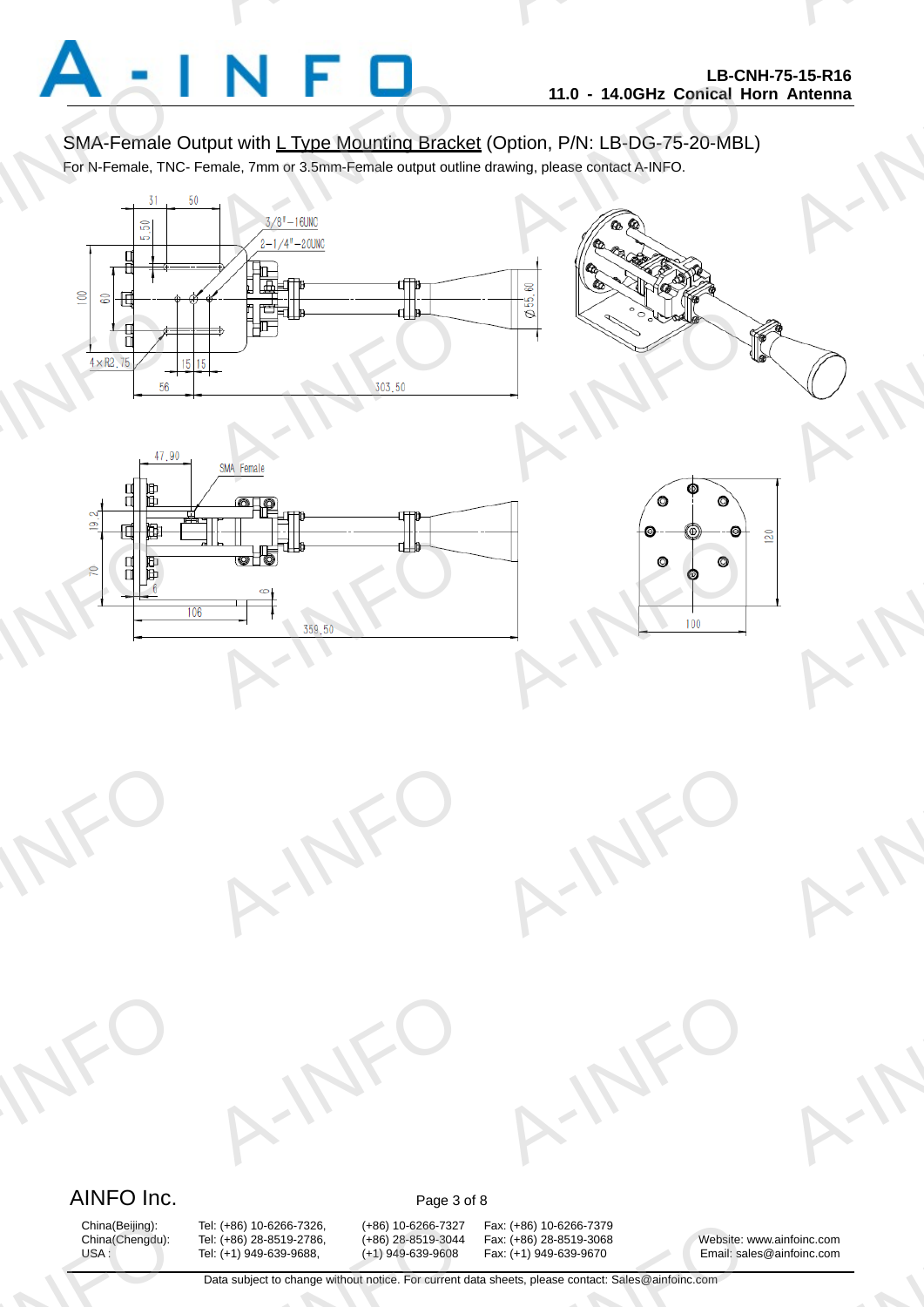

A-INFO

A-INFO

A-INFO

A-INFO

A-INFO

A-INFORMATION CONTINUES.

# **Flange Drawing (Size: mm)**

A-INFO

A-INFO

A-INFO

A-INFO



A-INFORM A-INFO

# AINFO Inc. Page 4 of 8

China(Beijing):<br>China(Chengdu):<br>USA :

China(Beijing): Tel: (+86) 10-6266-7326, (+86) 10-6266-7327 Fax: (+86) 10-6266-7379<br>China(Chengdu): Tel: (+86) 28-8519-2786, (+86) 28-8519-3044 Fax: (+86) 28-8519-3068 x: (+86) 10-6266-7379<br>x: (+86) 28-8519-3068<br>x: (+1) 949-639-9670 Email: sale<br>heets, please contact: Sales@ainfoinc.com

Tel: (+86) 28-8519-2786, (+86) 28-8519-3044 Fax: (+86) 28-8519-3068 Website: www.ainfoinc.com<br>Tel: (+1) 949-639-9688, (+1) 949-639-9608 Fax: (+1) 949-639-9670 Email: sales@ainfoinc.com USA : Tel: (+1) 949-639-9688, (+1) 949-639-9608 Fax: (+1) 949-639-9670 Email: sales@ainfoinc.com infoinc.com

Data subject to change without notice. For current data sheets, please contact: Sales@ainfoinc.com A: (+86) 10-6266-7326, (+86) 10-6266-7327<br>A: (+86) 28-8519-2786, (+86) 28-8519-3044<br>A: (+1) 949-639-9688, (+1) 949-639-9608<br>Data subject to change without notice. For current d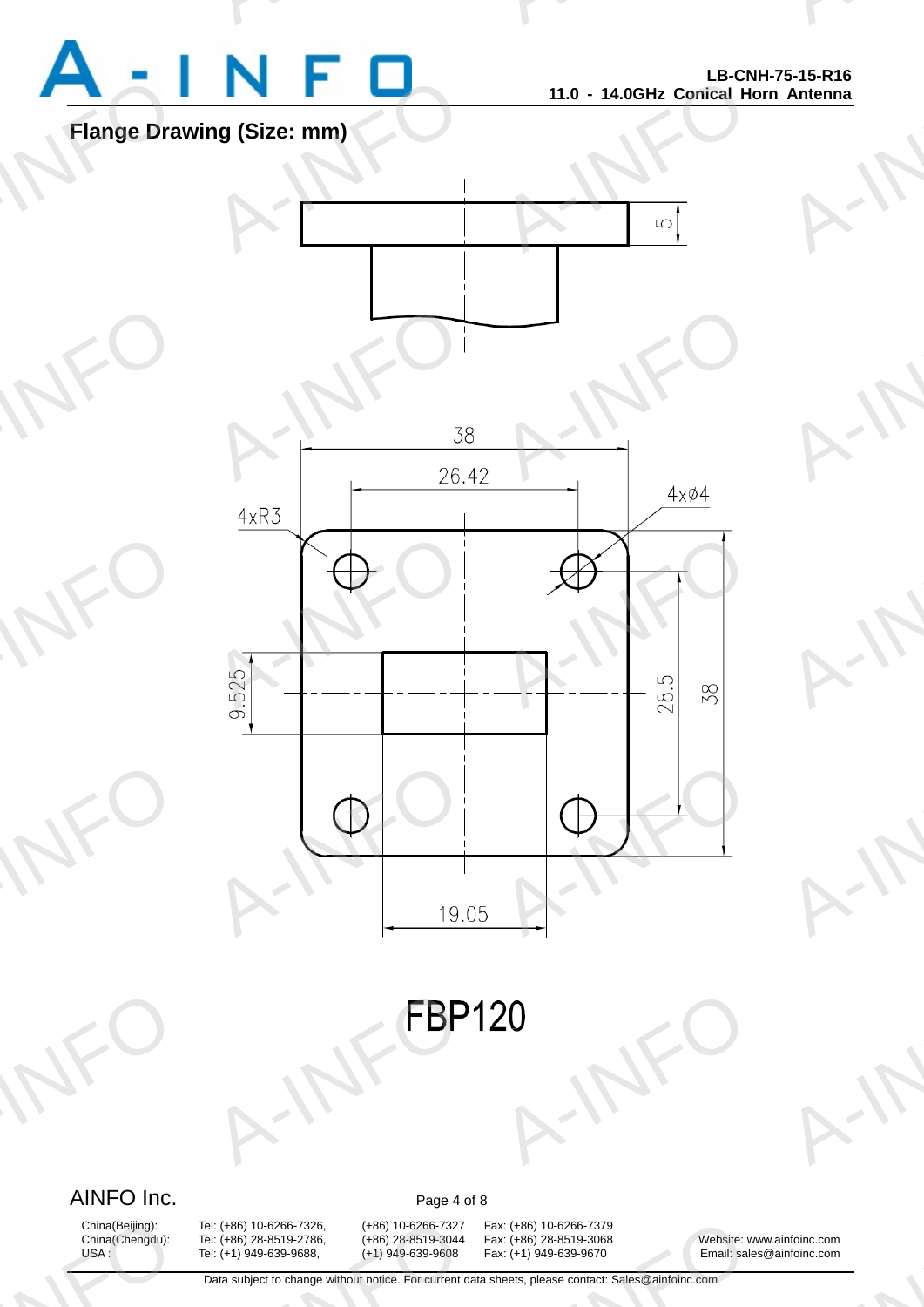# Test Result<br>1. Gain<br>1.

A-INFORMATION CONTINUES.

A-INFO

A-INFORMATION CONTINUES.

# **Test Results**

**1. Gain** 



# **2. Axial Ratio**



# AINFO Inc. Page 5 of 8

China(Beijing):<br>China(Chengdu):<br>USA :

A: (+86) 10-6266-7326, (+86) 10-6266-7327<br>A: (+86) 28-8519-2786, (+86) 28-8519-3044<br>A: (+1) 949-639-9688, (+1) 949-639-9608<br>Data subject to change without notice. For current d

China(Beijing): Tel: (+86) 10-6266-7326, (+86) 10-6266-7327 Fax: (+86) 10-6266-7379 x: (+86) 10-6266-7379<br>x: (+86) 28-8519-3068<br>x: (+1) 949-639-9670 Email: sale<br>heets, please contact: Sales@ainfoinc.com

China(Chengdu): Tel: (+86) 28-8519-2786, (+86) 28-8519-3044 Fax: (+86) 28-8519-3068 Website: www.ainfoinc.com USA : Tel: (+1) 949-639-9688, (+1) 949-639-9608 Fax: (+1) 949-639-9670 Email: sales@ainfoinc.com infoinc.com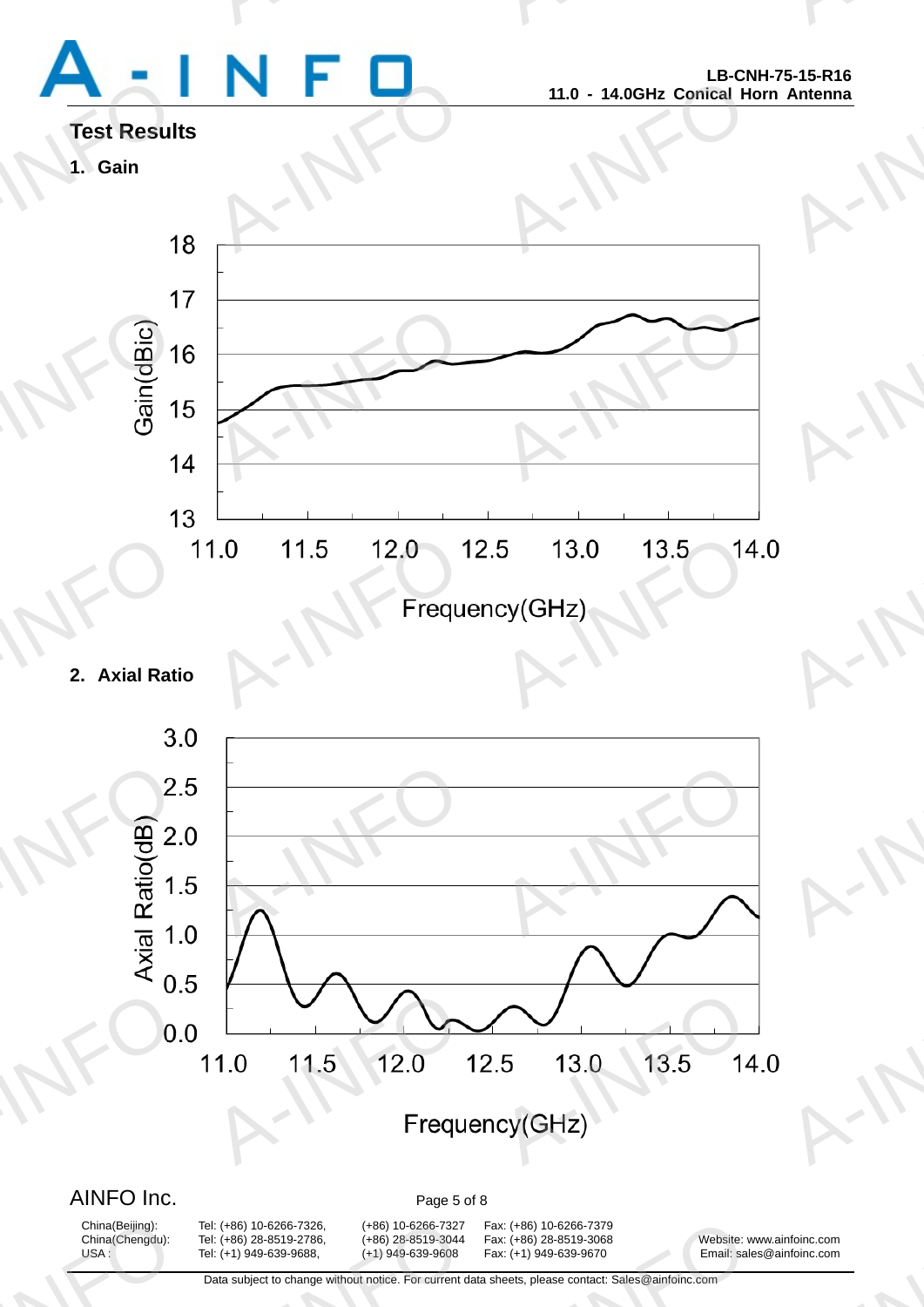

## **LB-CNH-75-15-R16 11.0 - 14.0GHz Conical Horn Antenna**

A-INFO

A-INFORMATION CONTINUES.



AINFO Inc. Page 6 of 8

China(Beijing):<br>China(Chengdu):<br>USA :

A: (+86) 10-6266-7326, (+86) 10-6266-7327<br>A: (+86) 28-8519-2786, (+86) 28-8519-3044<br>A: (+1) 949-639-9688, (+1) 949-639-9608<br>Data subject to change without notice. For current d

China(Beijing): Tel: (+86) 10-6266-7326, (+86) 10-6266-7327 Fax: (+86) 10-6266-7379 x: (+86) 10-6266-7379<br>x: (+86) 28-8519-3068<br>x: (+1) 949-639-9670 Email: sale<br>heets, please contact: Sales@ainfoinc.com

China(Chengdu): Tel: (+86) 28-8519-2786, (+86) 28-8519-3044 Fax: (+86) 28-8519-3068 Website: www.ainfoinc.com USA : Tel: (+1) 949-639-9688, (+1) 949-639-9608 Fax: (+1) 949-639-9670 Email: sales@ainfoinc.com infoinc.com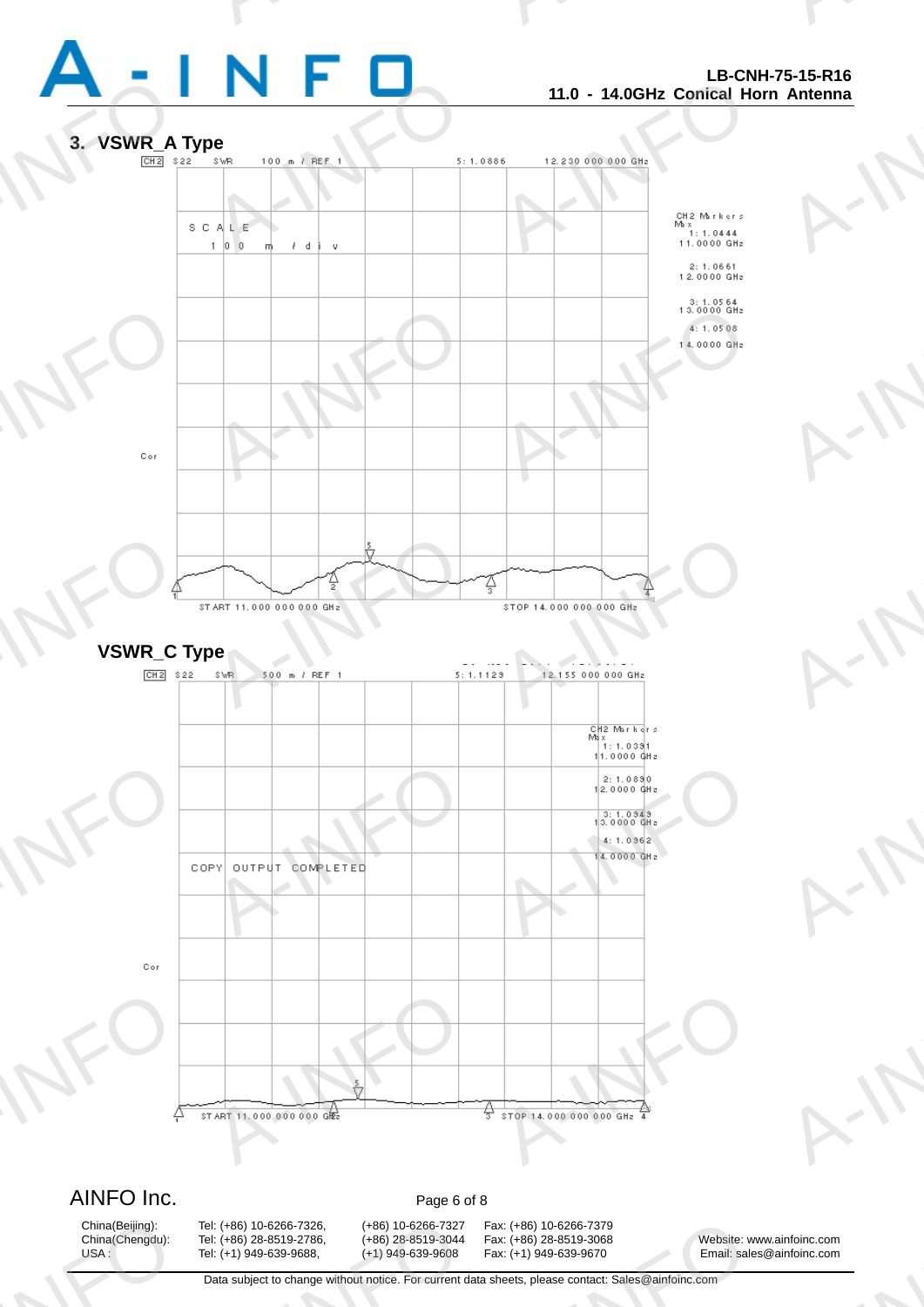

A-INFO

A-INFORMATION CONTINUES.







# AINFO Inc. Page 7 of 8

China(Beijing):<br>China(Chengdu):<br>USA :

A: (+86) 10-6266-7326, (+86) 10-6266-7327<br>A: (+86) 28-8519-2786, (+86) 28-8519-3044<br>A: (+1) 949-639-9688, (+1) 949-639-9608<br>Data subject to change without notice. For current d

China(Beijing): Tel: (+86) 10-6266-7326, (+86) 10-6266-7327 Fax: (+86) 10-6266-7379 x: (+86) 10-6266-7379<br>x: (+86) 28-8519-3068<br>x: (+1) 949-639-9670 Email: sale<br>heets, please contact: Sales@ainfoinc.com

China(Chengdu): Tel: (+86) 28-8519-2786, (+86) 28-8519-3044 Fax: (+86) 28-8519-3068 Website: www.ainfoinc.com USA : Tel: (+1) 949-639-9688, (+1) 949-639-9608 Fax: (+1) 949-639-9670 Email: sales@ainfoinc.com infoinc.com